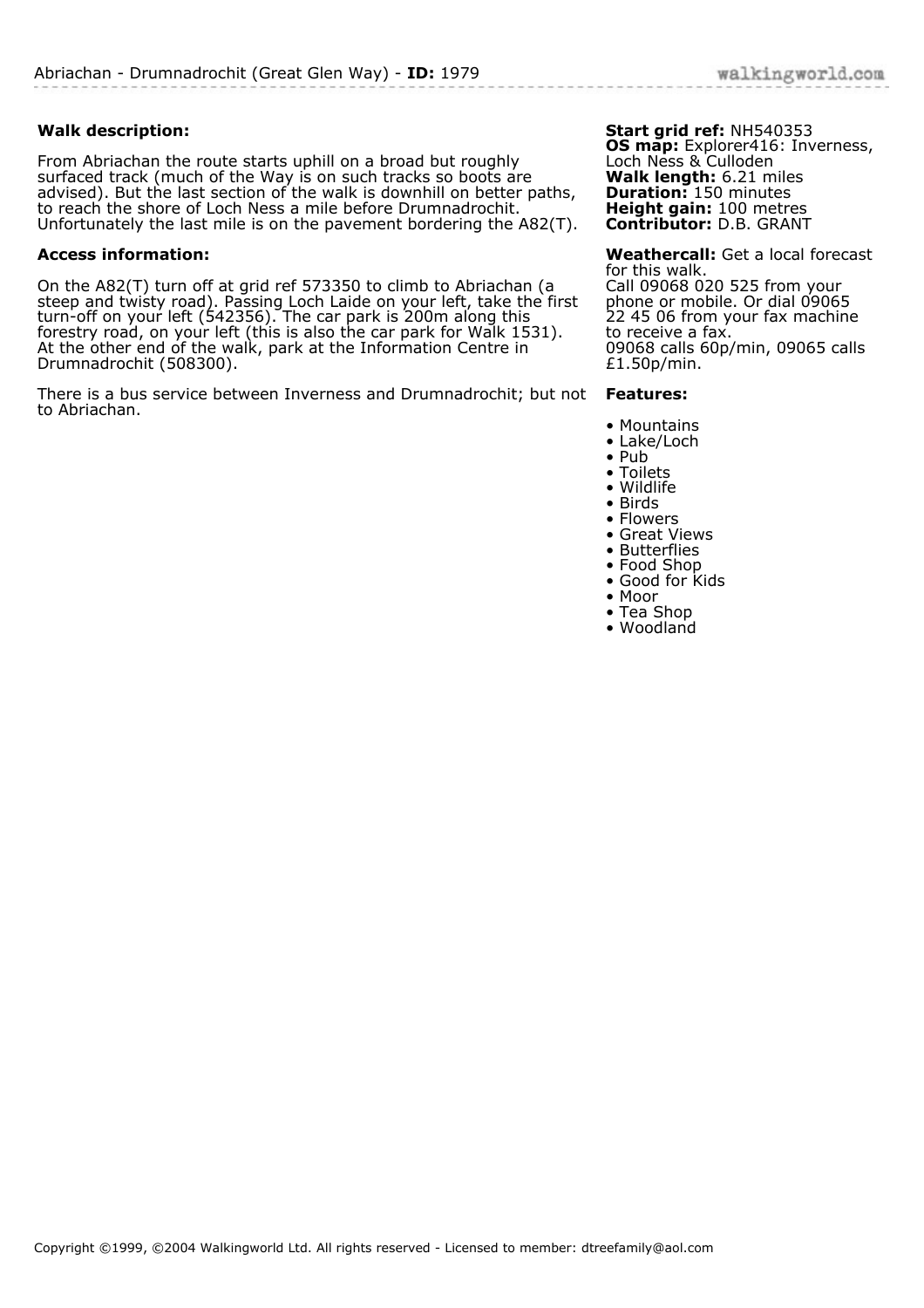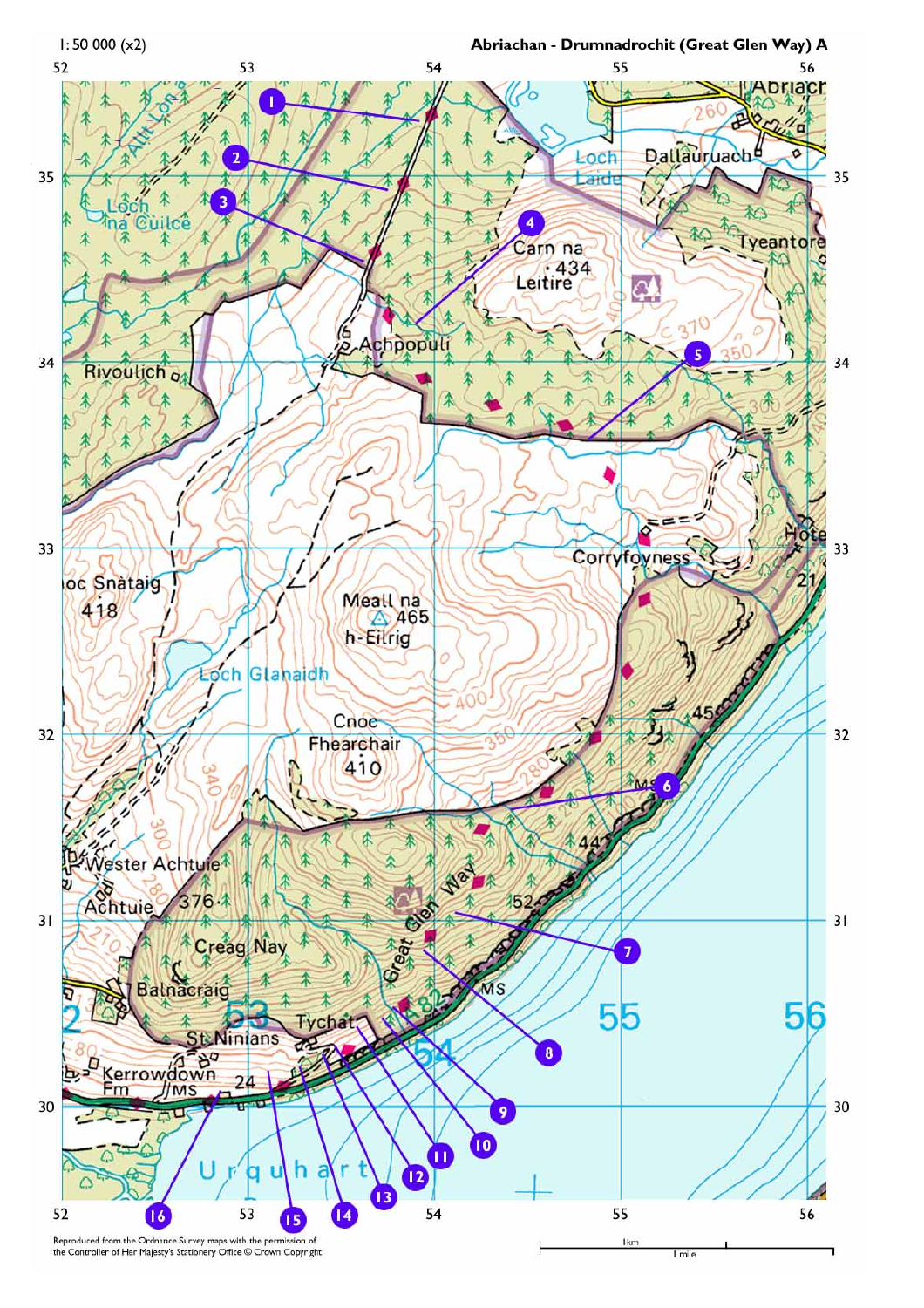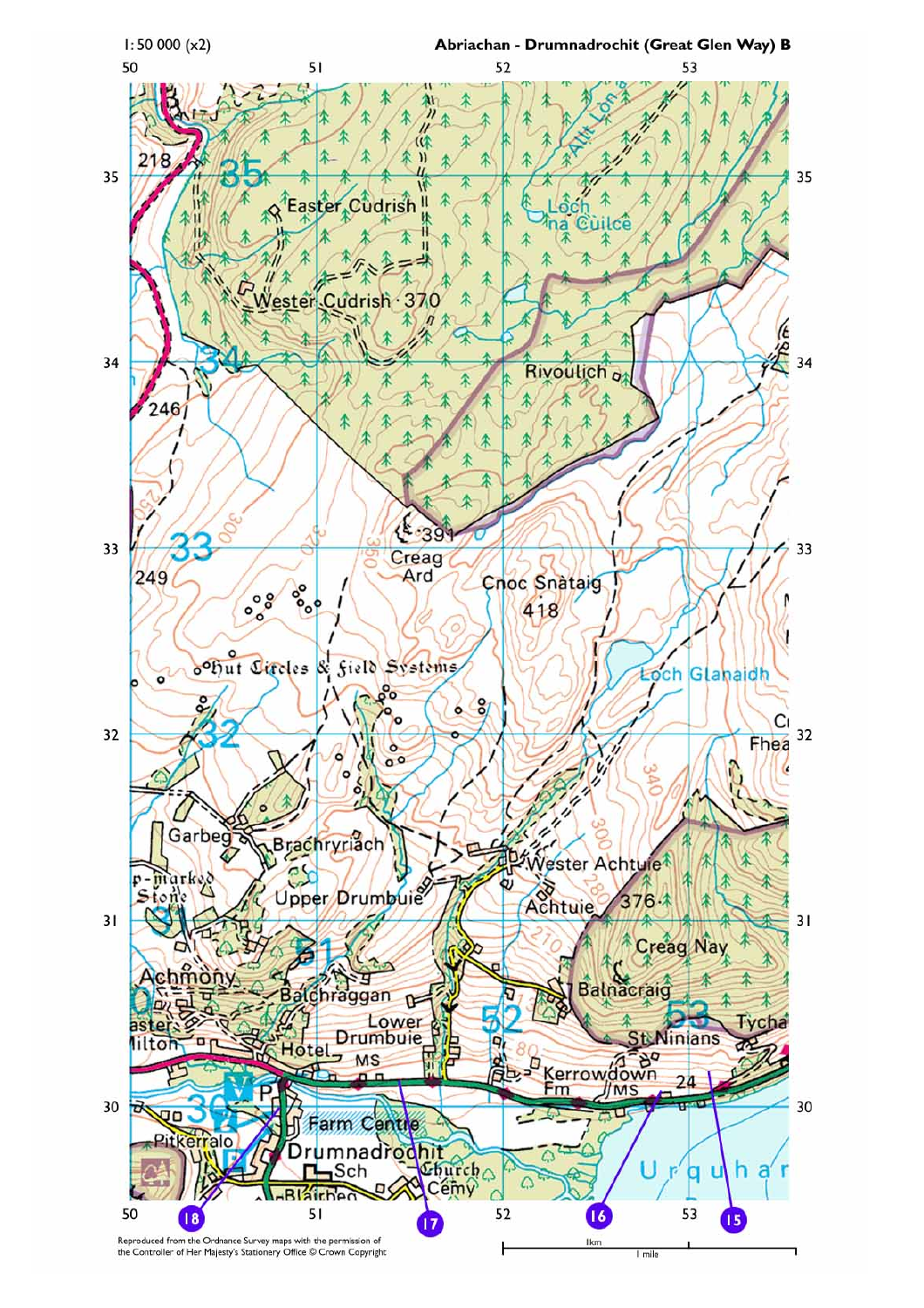|    | Abriachan - Drumnadrochit (Great Glen Way) - ID: 1979                                                                                                                                                                          | walkingworld.com   |
|----|--------------------------------------------------------------------------------------------------------------------------------------------------------------------------------------------------------------------------------|--------------------|
|    | The car park; from the information board go to the access<br>road and turn left; you come to a fork.                                                                                                                           | (Grid ref: 540353) |
|    | At the fork keep left (marker-post with thistle logo) till you<br>reach another fork near a barn.                                                                                                                              | (Grid ref: 538350) |
|    | Again keep left (marker-post) to another junction at the<br>top of a short climb.                                                                                                                                              | (Grid ref: 536345) |
| 4  | Keep to the main track, going righr, to continue to the end<br>of the wood.                                                                                                                                                    | (Grid ref: 540342) |
| 5  | Views open out here. Continuing, you pass Corryfoyness<br>Croft at 550330. Continue to a gate.                                                                                                                                 | (Grid ref: 549336) |
| 6  | Beyond the gate the track stays high above Loch Ness,<br>with good views. You soon come to the end of the broad<br>track.                                                                                                      | (Grid ref: 551327) |
|    | At this abrupt end to the wide path you continue,<br>thankfully, on a narrower and more enjoyable path<br>through forest. Look out, after 300m on the new path, for<br>a narrow track on your left, taking you to a viewpoint. | (Grid ref: 544315) |
| 8  | Viewpoint; continue to a fork (marker-post).                                                                                                                                                                                   | (Grid ref: 544313) |
| 9  | Going sharp left, you zigzag down to a wooden bridge.                                                                                                                                                                          | (Grid ref: 542310) |
| 10 | Walk across the bridge to a gate.                                                                                                                                                                                              | (Grid ref: 538304) |